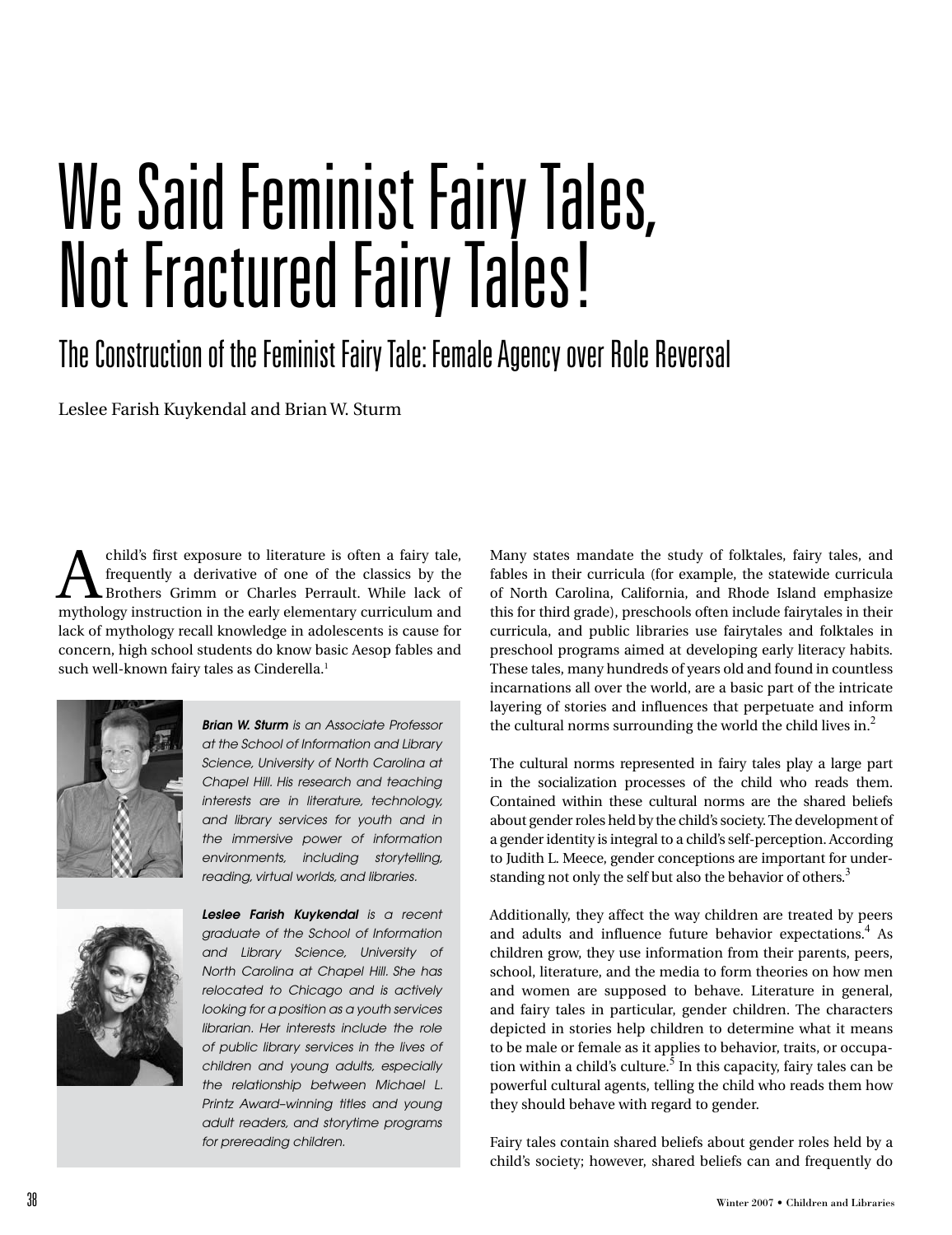take another form: the oversimplified gender role stereotype.<sup>6</sup> Beginning in the 1960s, United States researchers began to notice the frequency with which gender stereotypes occurred in children's books. They questioned how this repeated exposure to gender stereotypes might affect a child's development.

In response, a number of studies were conducted, many revealing similar patterns of male dominance and female subservience.<sup>7</sup> Researchers concluded that repeated exposure to the stereotyped images of gender was likely to have a detrimental effect on the development of a child's self-esteem as well as his perceptions of his own and others' abilities and potential.<sup>8</sup>

Fairy tales can be immensely influential in children's developing gender identity, so it is important to examine the messages that are being transmitted. It has long been recognized that the traditional European canon of fairy tales, those that have survived to the present day, are tales that reflect and reproduce the patriarchal values of the society that crafted them, and, as Marcia Lieberman explained, "Millions of women must surely have formed their psycho-sexual self-concepts and their ideas of what they could or could not accomplish, what sort of behavior would be rewarded, and of the nature of reward itself, in part from their favorite fairy tales."<sup>9</sup>

These stories portray women as "weak, submissive, dependent, and self-sacrificing while men are powerful, active, and dominant."10 Fairy tales define women as beautiful objects, powerless to alter the events in their lives, while fairy tale men are powerful agents of their own destiny. There are characters within these tales who defy these descriptions; however, their defiance comes with a price. Powerful women in fairy tales are generally ugly if not also evil.<sup>11</sup> The exception to this rule is the wise woman or fairy godmother; however, these powerful women are still separated from traditional fairy tale women in that they are not truly human.<sup>12</sup>

Traditional feminist criticism of the "classic" fairy tale texts rests on the fact that stories that reflect traditional patriarchal values survive, while those tales whose characters shed their archetypes and step outside the bounds of accepted behavior disappear into oblivion.13 Thus, the fairy tales told and retold today are not necessarily representative of the genre. Rather, they are a direct result of the "skewed selection and silent revision of subversive texts."<sup>14</sup>

Within this socio-political and -historical perspective, early feminists (1950s and 1960s) examined the roles of women embedded in the folktales and fairy tales that have survived and found them to be "an unfortunate source of negative female stereotypes . . . [and] . . . one of the many socializing forces that discouraged females from realizing their full human potential."<sup>15</sup> Andrea Dworkin (1974) summarized this position:

There are two definitions of woman [in fairy tales]. There is the good woman. She is a victim. There is the bad woman. She must be destroyed. The good woman must be possessed. The bad woman must be killed, or punished. Both must be nullified. . . . [the ending of these tales] tells us that happiness for a woman is to be passive, victimized, destroyed, or asleep. . . . It tells us that the happy ending is when we are ended, when we live without our lives, or not at all.<sup>16</sup>

These feminists "saw women as artificially separated from and wrongly considered unequal to men."<sup>17</sup>

During the late 1970s and 1980s, feminism evolved into the feeling that "women were naturally separate from men and rightly superior," and rewritten folktales and fairy tales claiming to be "feminist" often simply reversed the normal gender stereotypes (for example, Robert Munsch's *The Paper Bag Princess*, 1980).<sup>18</sup> Feminist writers also published collections of folktales with strong heroines, such as Alison Lurie's *Clever Gretchen and Other Forgotten Folktales* (1980) and Ethel Johnston Phelps' *The Maid of the North: Feminist Folk Tales from Around the World*  $(1981).$ <sup>19</sup> While these collections often paired the strong, clever woman with a stupid or inept man (touting women's superiority over men), they also began to transition feminist criticism toward the exploration of the cultural diversity and breadth of women in folktales and the recovery of the "collective female voice" in these tales. $^{20}$ 

Kay Stone characterizes this third wave of feminism as the view of "both women and men as naturally separate but potentially equal—if men shape up."21 Feminist children's fairy tales seem to lag several years behind the changing conceptions of feminism.

Jane Yolen lamented in her 1977 article, *America's Cinderella,* "The magic of the old tales has been falsified, the true meaning lost, perhaps forever."<sup>22</sup> And given what is known about canonical fairy tale literature, it is very tempting to agree with her and mourn the loss of the true fairy tale.

However, "contamination," a term folklorists use to explain foreign influence on pure narrative tradition, can have an enriching process on the fairy tale. Author Jack Zipes, of *Sticks and Stones: The Troublesome Success of Children's Literature from Slovenly Peter to Harry Potter,* discusses the possibility that the contamination of fairy tales "can lead to the birth of something unique and genuine in its own right. $123$ 

Though the European canon (Grimm or Perrault) are thought of as "original" fairy tales, "There is no genuine or authentic version of a fairy tale."<sup>24</sup> In fact, tales are constantly being reworked and adapted to reveal new facets of a culture or the creativity of an author or storyteller.<sup>25</sup> Re-vision, a term whose groundwork is laid in feminist postculturalist thought, indicates an author's decision about which original elements to retain and which to refute when creating his new vision of the text. $^{26}$ "Feminist rewriters of fairy tales have reworked the conventions of the genre so as to encode discourses that contradict or challenge patriarchal ideologies that are increasingly viewed as anachronistic in today's society."27 Re-visions are one form of contamination.<sup>28</sup>

Many feminists consider it fitting that women are now reclaiming fairy tales, given fairy tales' oral tradition and the historical connection between women and child rearing. However, it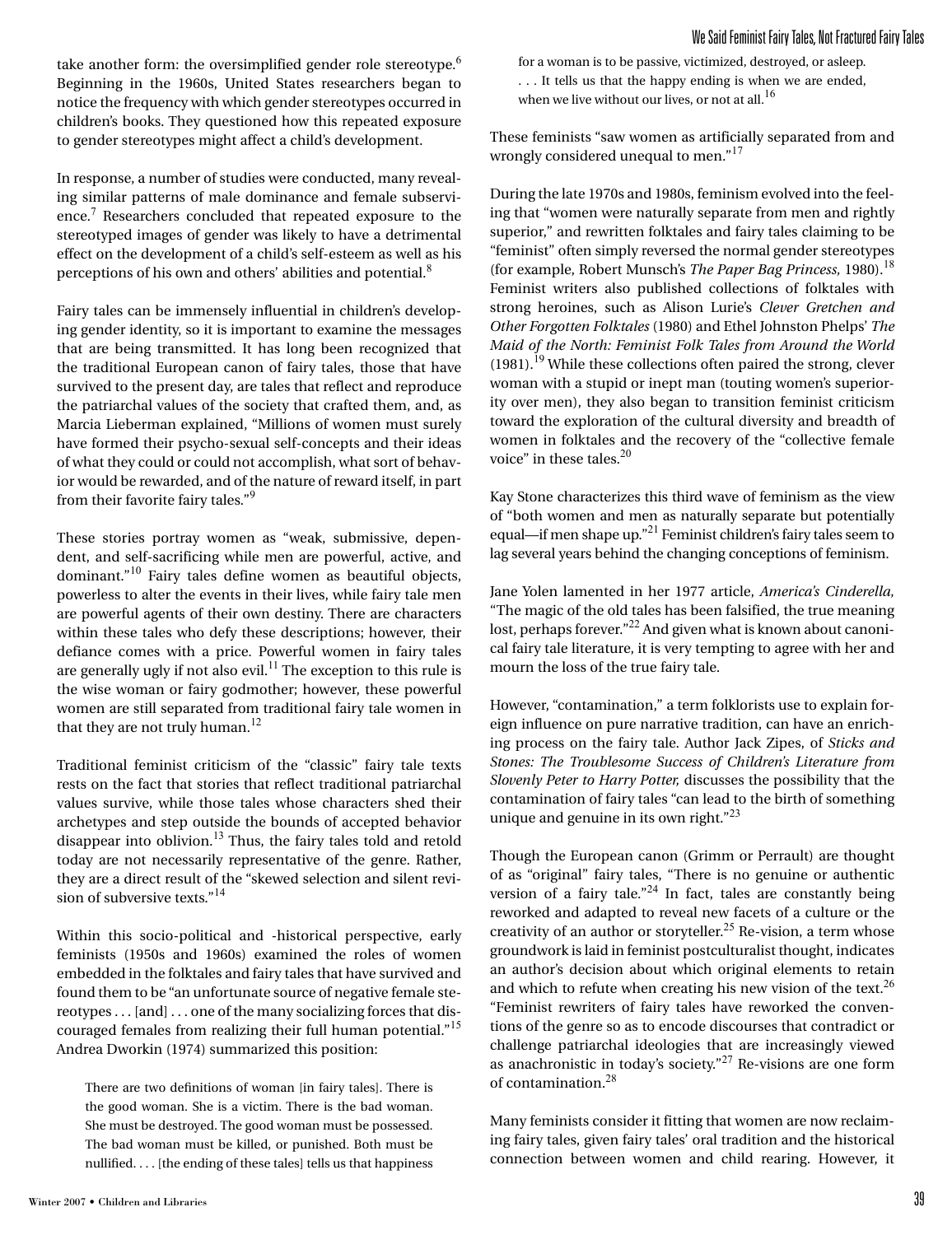## We Said Feminist Fairy Tales, Not Fractured Fairy Tales

would be unfortunate for women to revise these fairy tales with the sole intention of disrupting the binary gender construction.<sup>29</sup> The simple reversal of gender roles does not result in a feminist fairy tale, but rather a fractured fairy tale.

Fractured fairy tales challenge gender stereotypes and patriarchal ideologies only at the story level of the text. These changes rely on a straightforward reversal of gender roles and the substitution of strong female characters for more passive female characters. $30$ 

Children are not fooled by these false heroines. A 1989 study focusing on children's responses to Elizabeth, the protagonist in Robert Munsch's *The Paper Bag Princess,* found that many of the children in the study were unable to view Elizabeth as a genuine hero.<sup>31</sup> *The Paper Bag Princess* is an example of a feminist tale that complies with the traditional form of a fairy tale but possesses obvious reversals of traditional gender roles. In this case, Princess Elizabeth rescues Prince Ronald from a dragon and then decides not to marry him. Children in the study felt that Elizabeth ought to have "cleaned herself up and married the prince."32 Similar studies found similar results, with the sentiment being that while children admired strong female protagonists, these were not the characters they wished to emulate.

It would seem, then, that in order to truly re-vision a fairy tale, thereby creating a work that is artistically new and rings true to a child, feminist authors must cease attempting to simply reverse gender roles. Rather, they must re-vision the entire work and create something from the ground up. Donna Jo Napoli is one feminist author who has found success re-visioning fairy tales, creating feminist rather than fractured fairy tales. $33$  She has altered generic conventions in three main areas in her books that allow her to rework the discursive foundations of the traditional material: narrative strategy, representation of male and female characters, and renegotiation of patriarchal ideologies and values.<sup>34</sup>

Napoli chooses narrative strategies that subvert the traditional omniscient anonymous narrator in order to present other sides of the story. She frequently chooses a first-person narrative, allowing the protagonist to be the agent of his own narration. Feminists frequently write of the importance of giving voice, agency, and subjectivity to those who have previously been silenced and objectified. A female protagonist is enabled if she narrates her own story.

In children's literature, the character's voice serves as a metaphor of female agency, providing her with the potential for self-determination. In *The Magic Circle,* a feminist re-vision of *Hansel and Gretel,* Napoli makes a deliberate decision to give her sorceress protagonist (the traditional witch) voice and agency. Napoli's decisions regarding the sorceress invite the readers to empathize with a character who has not only been objectified and vilified in the traditional tales, but whose representation has, more generally, "been symbolic of misogynist attitudes toward women."<sup>35</sup>

A truly feminist children's story has recently been defined as one in which the main character is empowered, regardless of gender.36 In keeping with this definition, Napoli alters the representation of male and female characters with regard to issues of gender and gendered relationships.

In her fairy tales, Napoli pays as much attention to subverting stereotypes of heroes and princes as she does to redefining female protagonists.37 Napoli re-visions the classic tale *Beauty and the Beast* in her novel, *Beast*. In *Beast,* Napoli alters the tale by presenting the story through the first-person narrative of Prince Orasmyn, the Beast. Napoli introduces her readers to a Beast who possesses the "traditionally feminine attributes of delicate respect for Beauty's [Belle's] feelings, nurturance, comfort, gentleness, and patience."<sup>38</sup>

Additionally, Napoli skews the traditional power dynamic between Belle and Beast. In his lion form, Beast reads with difficulty and can only communicate by scratching words with his paws or using nonverbal signs. Conversely, Belle has full access to language in its spoken and written forms. She keeps a journal of sorts and writes her own story, chronicling her thoughts and feelings about the Beast and her situation. "Napoli, thus, positions Belle in a positive relation to language and culture by subverting androcentric theories that devalue women's status in a patriarchal sex-gender system on the grounds that women do not have full access to the symbolic (language as power and culture)."39 In this way, Napoli alters the traditional representation of male and female characters in order to create a feminist, rather than fractured, fairy tale.

The third way in which Napoli alters generic conventions in her books is the renegotiation of patriarchal ideologies and values. In the Brothers' Grimm telling of the story of *Rumpelstiltskin,* the tale "rests on the premise that a daughter who produces wealth, whether through her own labor or through magical means, is a girl who can make a good marriage."40 Napoli's retelling of the tale, *Spinners,* attempts to challenge the patriarchal capitalist value placed on marriage by the Grimms' version of the story by emphasizing the artistry, rather than the economics, of spinning. In *Spinners,* spinning and weaving, though it earns Saskia a living, also earns her respect as an artist with the ability to create beauty where none existed before.<sup>41</sup> Napoli empowers Saskia with the same talent that the Grimm Brothers used to sell her into marriage.

Children use fairy tales to identify cultural norms about the world in which they live. Contained within these cultural norms are the shared beliefs about gender roles held by the child's society. As fairy tales are often a child's early exposure to gender identity and how it defines a character, these gender roles should be as realistic as possible.

Real men and women are not the stuff of fairy tales, completely good or completely evil archetypes. They are complicated. Real men and women play roles beyond the traditional genderdefined positions depicted in canonical fairy tales.

For feminist fairy tales to meet the needs of a society of children in want of fully realized, complicated characters (regardless of gender), feminist writers need to move beyond straight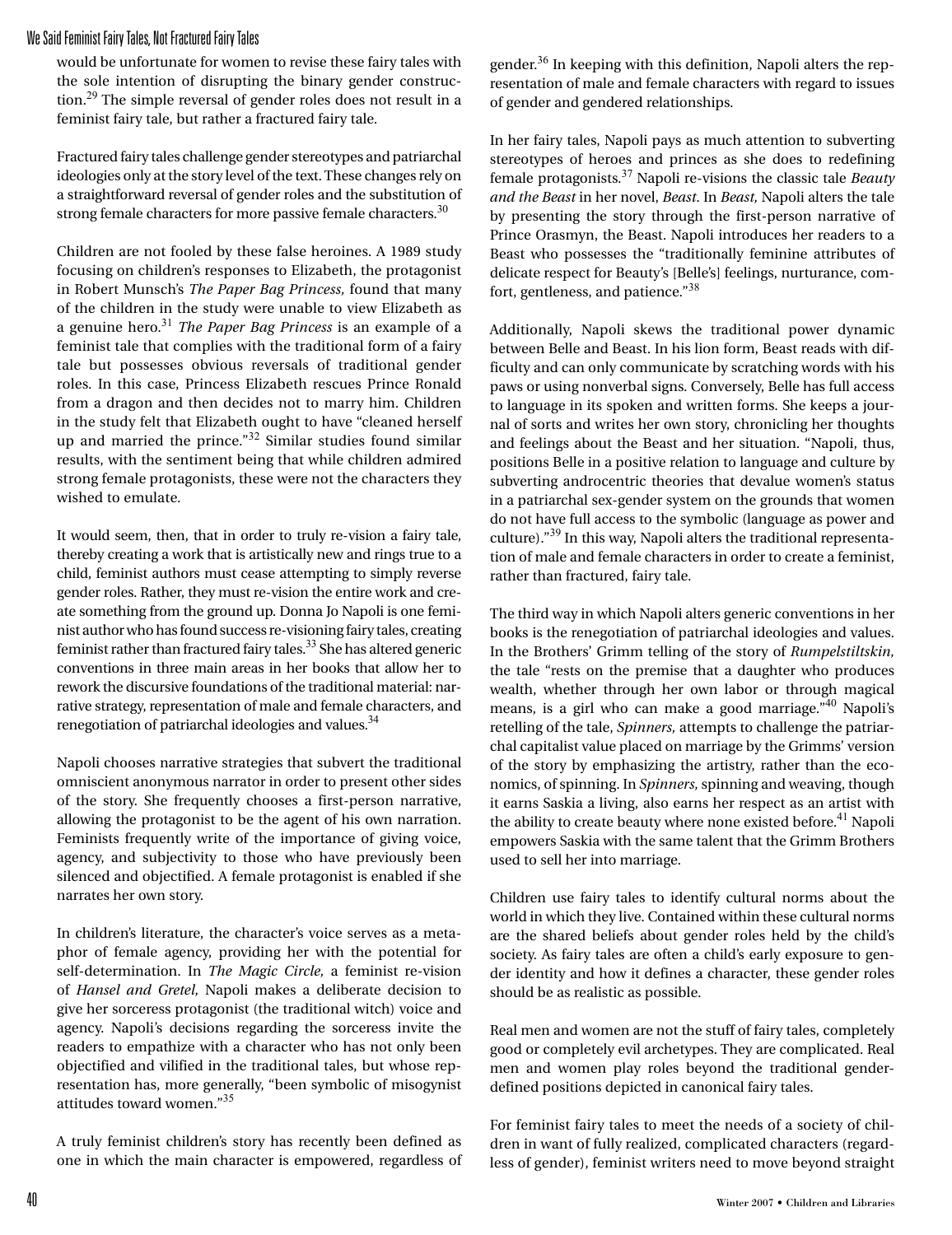role reversal. Children see through these fractured fairy tales and do not identify with their one-dimensional protagonists.

Feminist fairy tales must be stories in which the main character is empowered regardless of gender. In order to do this, more authors should follow Donna Jo Napoli's lead and re-vision traditional stories by changing narrative conventions, empowering female and male protagonists, and developing narratives that encode truly feminist themes and values.  $\delta$ 

## References

- 1. Diane Ravitch, "Tot Sociology: What Happened to History in Grade Schools?" *The American Scholar* 56, no. 3 (1987): 343–54; D. Ravitch, *What Do Our 17-Year-Olds Know?* (New York: Harper and Row, 1987).
- 2. Linda T. Parsons, "Ella Evolving: Cinderella Stories and the Construction of Gender-Appropriate Behavior," *Children's Literature in Education* 35, no. 2 (2004): 135.
- 3. Judith Meece, *Child and Adolescent Development for Educators,* 2nd ed. (New York: McGraw Hill, 2002), 409.
- 4. Jack Demarest and Carole M. Kortenhaus, "Gender Role Stereotyping in Children's Literature: An Update," *Sex Roles: A Journal of Research* 28, no. 3/4 (1993): 219.
- 5. Peggy S. Rice, "Gendered Readings of a Traditional 'Feminist' Folktale by Sixth-Grade Boys and Girls," *Journal of Literacy Research* 32, no. 2 (2000): 212.
- 6. Demarest and Kortenhaus, "Gender Role Stereotyping in Children's Literature." 220–21.
- 7. M. R. Key, "The Role of Male and Female in Children's Books: Dispelling All Doubt," in *Woman: Dependent or Independent Variable?* ed. by R. Unger and F. Denmark (New York: Psychological Dimensions, 1971); L. J. Weitzman et al., "Sex-role Socialization in Picture Books for Preschool Children," *American Journal of Sociology* 77, no. 6 (1972): 1125–50; F. J. Freid, "Stereotyping in Children's Materials," M.A.Ed. thesis, Kean College of New Jersey, 1982; Mary Alyce Lach and Sharyl Bender Peterson, "Gender Stereotypes in Children's Books: Their Prevalence and Influence on Cognitive and Affective Development," *Gender & Education* 2, no. 2 (1990): 185–87; Demarest and Kortenhaus, "Gender Role Stereotyping in Children's Literature," 219.
- 8. Lach and Peterson, "Gender Stereotypes in Children's Books," 185–87.
- 9. Marcia Lieberman, "Some Day My Prince Will Come: Female Acculturation through the Fairy Tale," *College English* 34, no. 3 (1972): 385.
- 10. Parsons, "Ella Evolving," 137.
- 11. K. S. Evans, "A Closer Look at Literature Discussion Groups: The Influence of Gender on Student Response and Discourse," *The New Advocate* 9, no. 3 (1996): 187.
- 12. Michael Mendelson, "Forever Acting Alone: The Absence of Female Collaboration in Grimms' Fairy Tales," *Children's Literature in Education* 28, no. 3 (1997): 111–25.
- 13. Parsons, "Ella Evolving," 137.
- 14. Alison Lurie, *Don't Tell the Grown Ups: Subversive Children's Literature* (Boston: Little, Brown, 1990), 20.
- 15. Kay Stone, "Feminist Approaches to the Interpretation of Fairy Tales," in *Fairy Tales and Society: Illusion, Allusion, and Paradigm,* ed. by Ruth B. Bottigheimer (Philadelphia: Univ. of Pennsylvania Pr., 1986), 229.
- 16. Andrea Dworkin, *Woman Hating* (New York: Dutton, 1974), 48–49.
- 17. Stone, "Feminist Approaches to the Interpretation of Fairy Tales," 234.
- 18. Ibid.; Robert N. Munsch, *The Paper Bag Princess* (Toronto: Annick Pr., 1980).
- 19. Alison Lurie, *Clever Gretchen and Other Forgotten Folktales*  (New York: Crowell, 1980); Ethel Johnston Phelps, *The Maid of the North: Feminist Folk Tales from around the World* (New York: Holt, Rinehart, and Winston, 1981).
- 20. Donald Haase, "Feminist Fairy-Tale Scholarship," in *Fairy Tales and Feminism: New Approaches,* ed. by Donald Haase (Detroit: Wayne State Univ. Pr., 2004), 14.
- 21. Stone, "Feminist Approaches to the Interpretation of Fairy Tales" 234.
- 22. Jane Yolen, "America's Cinderella," *Children's Literature in Education* 8, no. 1 (1977): 29.
- 23. Jack Zipes, *Sticks and Stones: The Troublesome Success of Children's Literature from Slovenly Peter to Harry Potter*  (New York: Routledge, 2001), 102.
- 24. Parsons, "Ella Evolving," 138.
- 25. Hilary S. Crew, "Spinning New Tales from Traditional Texts: Donna Jo Napoli and the Rewriting of Fairy Tale," *Children's Literature in Education* 33, no. 2 (2002): 77.
- 26. Parsons, "Ella Evolving," 140.
- 27. Crew, "Spinning New Tales from Traditional Texts," 77.
- 28. Parsons, "Ella Evolving," 138.
- 29. Ibid. 139.
- 30. Crew, "Spinning New Tales from Traditional Texts," 82.
- 31. Bronwyn Davies, *Frogs and Snails and Feminist Tails: Preschool Children and Gender* (New York: Hampton Pr., 2002.)
- 32. Rice, "Gendered Readings of a Traditional 'Feminist' Folktale by Sixth-Grade Boys and Girls," 212.
- 33. Donna Jo Napoli, *Beast* (New York: Atheneum Books for Young Readers, 2000); Donna Jo Napoli, *The Magic Circle* (New York: Dutton Children's Books, 1993); Donna Jo Napoli and Richard Tchen, *Spinners* (New York: Dutton Children's Books, 1999).
- 34. Crew, "Spinning New Tales from Traditional Texts," 78.
- 35. Ibid. 79.
- 36. Ibid. 82–83.
- 37. Ibid. 83–85.
- 38. Ibid. 85.
- 39. Ibid. 86.
- 40. Ibid. 88.
- 41. Ibid. 88.